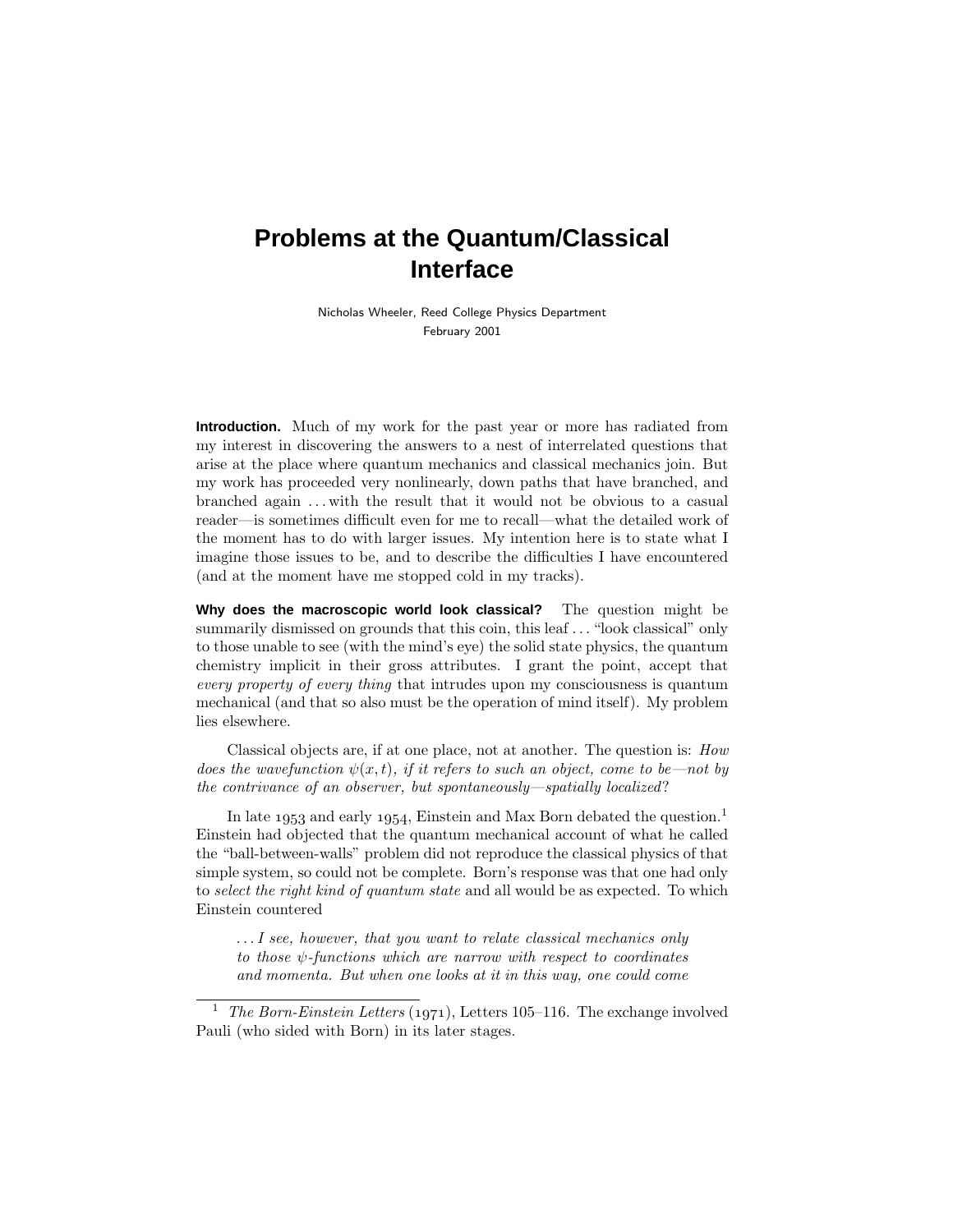# **2 Problems at the quantum/classical interface**

to the conclusion that macro-mechanics cannot claim to describe, even approximately, most of the events in macro-systems that are conceivable on the quantum theory. For example, one would then be very surprised if a star, or a fly seen for the first time, appeared even to be quasi-localized.

Born considers Einstein's position to be evidence of his "inadequate knowledge of quantum mechanics," and fails, it seems to me, to meet the force of Einstein's observation. Born (in collaboration with W. Ludwig: Zeitschrift für Physik 150, 106 (1958)) was inspired to construct a detailed technical demonstration of his position (which he is certain "every quantum theoretician would *...*recognize *...* [to be] correct"), but Ihave been surprised to discover that his mathematics does, in fact, not support his conclusions. The 'particle-in-a-box" problem is treated near the beginning of most introductory quantum texts, and provides a natural laboratory for exploring the some aspects of the questions that concern me, but close analysis reveals details that I find highly counterintuitive.

## **Wavepacket dispersal for an unrestrained free particle.** Solutions

$$
\psi(x, t; p) \equiv \exp\left\{\frac{i}{\hbar} \left(px - \frac{1}{2m}p^2t\right)\right\} \equiv e^{i(kx - \omega t)}
$$

of the time-dependent Schödinger equation

$$
-\frac{\hbar^2}{2m}\psi_{xx} = i\hbar\psi_t
$$

must are not normalizable, so must be taken in normalized linear combinations

$$
\psi(x,t) = \frac{1}{\sqrt{h}} \int \varphi(p) \exp\left\{\frac{i}{\hbar} \left(px - \frac{1}{2m}p^2t\right)\right\} dp
$$

called wavepackets: by Parseval's theorem one then has

$$
\int \psi^*(p)\psi(p) \, dp = \int \varphi^*(p)\varphi(p) \, dp
$$

and requires of  $\varphi(p)$  that  $\int \varphi^* \varphi \, dp = 1$ .

In textbooks it is standard to look the (surprisingly intricate) example that springs from the assumption that initially

$$
|\psi(x,0)|^2 = \frac{1}{\sigma\sqrt{2\pi}}e^{-\frac{1}{2}\left[\frac{x-a}{\sigma}\right]^2} \quad \text{. Gaussian}
$$

but more general conclusions can be obtained by simpler means. Look to

$$
\frac{\frac{d}{dt}\langle \mathbf{x} \rangle = \frac{1}{i\hbar}(\psi|[\mathbf{x}, \mathbf{H}]|\psi) = \frac{1}{m}\langle \mathbf{p} \rangle}{\frac{d}{dt}\langle \mathbf{p} \rangle = \frac{1}{i\hbar}(\psi|[\mathbf{p}, \mathbf{H}]|\psi) = 0}
$$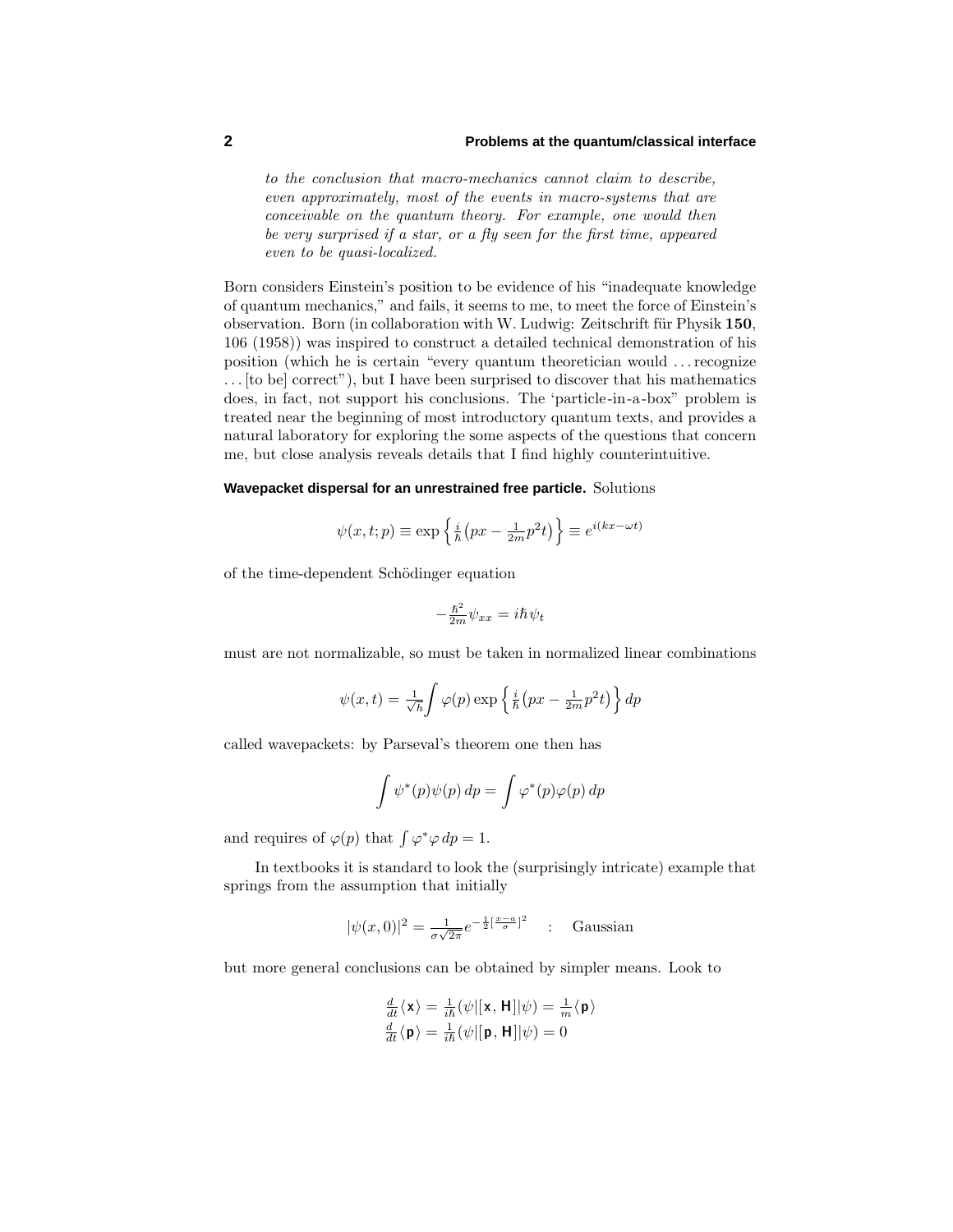#### **Wavepackets dispersal for an unrestrained free particle 3**

which—for all wavepackets—supplies

$$
\langle \mathbf{p} \rangle_t = \text{constant; call it } p_0
$$
  
 $\langle \mathbf{x} \rangle_t = x_0 + \frac{1}{m} p_0 t$ 

So in all cases the mean drifts uniformly. From the latter of the preceding equations it follows, by the way, that

$$
\tfrac{d^2}{dt^2}\langle \mathbf{x}\rangle^2=\tfrac{2}{m^2}\langle \mathbf{p}\rangle^2
$$

which will find use in a moment.

Look next to the motion of the second moments: we have

$$
\frac{\frac{d}{dt}\langle \mathbf{x}^2 \rangle = \frac{1}{m}\langle \mathbf{x} \, \mathbf{p} + \mathbf{p} \, \mathbf{x} \rangle}{\frac{d}{dt}\langle \mathbf{x} \, \mathbf{p} + \mathbf{p} \, \mathbf{x} \rangle} = \frac{2}{m}\langle \mathbf{p}^2 \rangle
$$
\n
$$
\frac{d}{dt}\langle \mathbf{p}^2 \rangle = 0
$$

giving

$$
\frac{d^2}{dt^2} \langle \mathbf{x}^2 \rangle = \frac{2}{m^2} \langle \mathbf{p}^2 \rangle \quad : \quad \text{non-negative constant}
$$

We now have

 $\sigma_p^2 \equiv \langle \mathbf{p}^2 \rangle - \langle \mathbf{p} \rangle^2 = \langle (\mathbf{p} - \langle \mathbf{p} \rangle)^2 \rangle$  : non-negative constant and the information that in all cases

$$
\sigma_x^2 \equiv \langle \mathbf{x}^2 \rangle - \langle \mathbf{x} \rangle^2 = \langle (\mathbf{x} - \langle \mathbf{x} \rangle)^2 \rangle \quad : \quad \text{non-negative function of } t
$$

satisfies

$$
\tfrac{d^2}{dt^2}\sigma_x^2 = \tfrac{2}{m^2}\sigma_p^2
$$

Therefore  $\sigma_x^2(t) = \frac{1}{m^2} \sigma_p^2 t^2 + at + b$  which can be written

$$
\sigma_x^2(t) = \sigma^2 + \left[\frac{1}{m}\sigma_p(t - t_0)\right]^2 \tag{1}
$$

where  $\sigma$  is the *least* value ever assumed by  $\sigma_x(t)$ . This result contains no  $\hbar$ 's, and is in fact entirely classical—a consequence of the distinctive phase flow of a classical free particle. It becomes quantum mechanical when we appeal to the uncertainty principle to write

$$
\sigma\cdot\sigma_p\geqslant\tfrac{1}{2}\hslash
$$

Set  $\sigma_p = \hbar/2\sigma$  to obtain

$$
\sigma_x^2(t) = \sigma^2 \left\{ 1 + \left[ (t - t_0) / \tau \right]^2 \right\} \quad \text{with} \quad \tau \equiv 2m\sigma^2 / \hbar
$$

From the hyperbolic design of this equation we see that the growth of  $\sigma_x(t)$  is initially quadratic, but becomes asymptotically linear, proceeding with speed

$$
v = \sigma/\tau = \hslash/2m\sigma
$$

Observe that the characteristic dispersion time  $\tau \uparrow \infty$ , and that  $v \downarrow 0$ , in the "classical limit"  $\hbar \downarrow 0$ . If  $\sigma = \hbar/mc$  (the "Compton length" of *m*) then  $v = \frac{1}{2}c$ . If  $m\sigma^2 \sim 10^{-10}$  gm·cm<sup>2</sup> =  $10^{-10}$ erg·sec<sup>2</sup> (which from a macroscopic standpoint is fairly "small") then  $\tau \sim 10^{17}$  sec, which is roughly the age of the universe. Note, however, that generally

$$
\tau = m \sigma / \sigma_p
$$

and if one retreats from  $\sigma_p = \hbar/2\sigma$  to  $\sigma_p > \hbar/2\sigma$  then (counterintuitively?)  $\tau$ is decreased.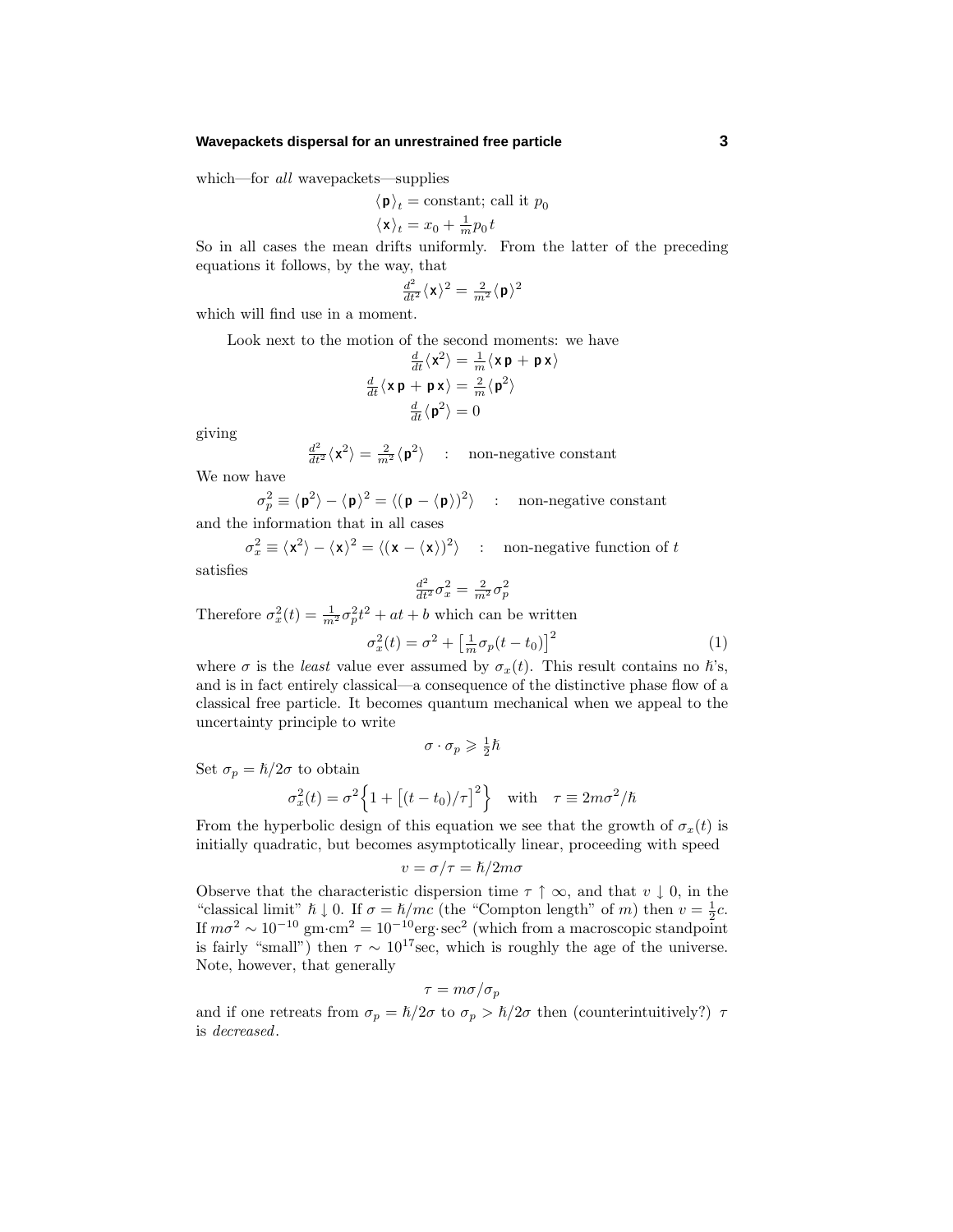It was on such grounds—by appeal to the "cosmic [time] scale"—that Oppenheimer (somewhat condescendingly, it seems to me) sought to dismiss Einstein's criticism. But Einstein was unmoved: in a letter to Born dated 3 December 1953 Einstein writes

But one could easily quote some quite pedestrian examples where the divergence time is not all that long.I consider it too cheap a way of calming down one's scientific conscience. All the same it is not difficult to regard the step into probabilistic quantum theory as final. One only has to assume that the  $\psi$ -function relates to an ensemble, and not to an individual case; then one can use my example to describe, with the expected approximation (statistically conclusive), what classical mechanics also describes. According to the interpretation which you support in your letter, one has to regard this circumstance as a kind of coincidence.The interpretation of the *ψ*-function as relating to an ensemble also eliminates the paradox that a measurement carried out in one part of space determines the kind of expectation for a measurement carried out later in another part of space (couling of parts of systems far apart in space).

One can safely accept the fact that, according to this concept, the description of a single system is incomplete, if one assumes that there is no correspondingly complete law for the complete description of the single system which determines its development in time *...*

**Why localization?** The argument developed on the preceding page (which extends naturally to higher moments) is almost too powerful, for it pertains to all wavepackets—even to wavepackets which present a pimple here and another a thousand miles away. It supplies the information that

 $\sigma_x(t)$  grows slowly when  $m\sigma^2$  is large

but provides no insight into why, when  $m$  is large, we can expect  $\psi$  to present a pimple here and none far away; no insight into why

large *m* implies spontaneous localization(?)

One might be tempted to argue that "large masses" are the fossilized product of prior "aggregation reactions"

$$
A + B + C \longrightarrow AB + C \longrightarrow ABC
$$

and that "aggregation presumes spatial proximity." But quantum mechanically one expects to have something like

$$
|A+B+C)\longrightarrow |A+B+C)+|AB+C)\longrightarrow |A+B+C)+|AB+C)+|ABC)
$$

and standard theory provides no means to achieve

$$
|A+B+C)+|AB+C)+|ABC)\xrightarrow[\text{projective}]{} |ABC)
$$

"spontaneously" (i.e., without the participation of an "observer").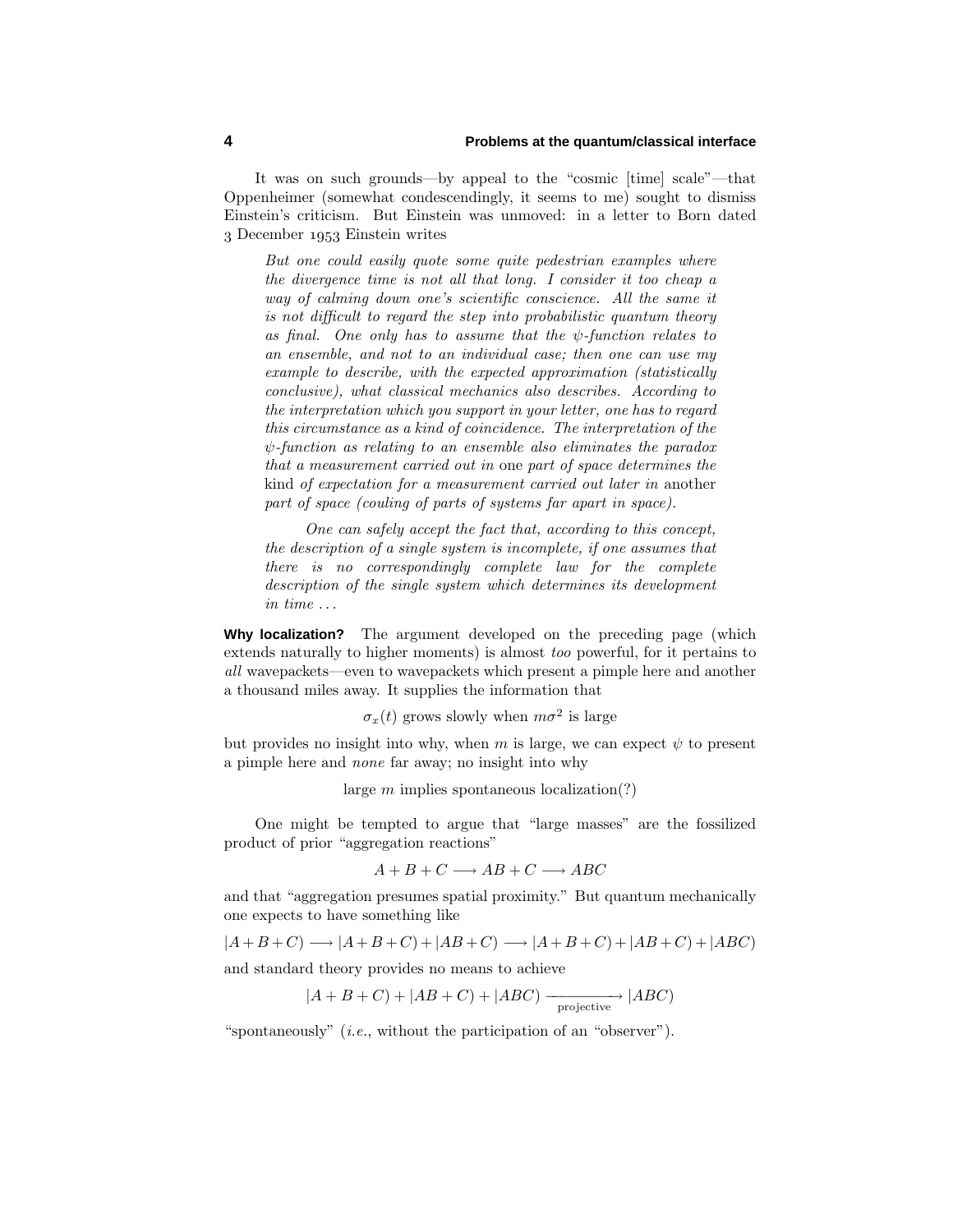# **Why localization? 5**

The localization problem appears on the grounds just sketched to be bound up with the problem of measurement, with the interpretation of  $\psi$ .

David Griffiths remarks that one expects to have

$$
|A + B) \longrightarrow |AB) +
$$
radiation

One expects, in other words, to purchase localization at cost of de-localization (entropy production).

The problem is that it is by no means obvious how one is to go about the construction of tractable detailed illustrations of the physical principles to which I have alluded. It's hard to turn vague words (already too abundant in this subject area) into sharp calculations (too rare).

**Confined free wavepackets.** Installation of box boundary conditions at  $x = 0$ and  $x = a$  entails

$$
\psi(x,0) = \frac{1}{\sqrt{2\pi}} \int_{-\infty}^{+\infty} f(k)e^{ikx} dk
$$
  
\n
$$
\downarrow
$$
  
\n
$$
= \sqrt{\frac{2}{a}} \sum_{n=1}^{\infty} f_n \sin k_n x \quad \text{with} \quad 0 \le x \le a \quad \text{and} \quad k_n \equiv n \frac{\pi}{a}
$$

and is often considered to simplify the analytical problem, $<sup>2</sup>$  though my recent</sup> experience suggests otherwise. Two alternative viewpoints are available

- $\psi(x)$  continues periodically beyond the bounds of the box
- $\psi(x)$  vanishes beyond the bounds of the box

but lead (so it is standardly imagined) to identical physics. "Turning on time" produces

$$
\psi(x,t) = \sum_{n=1}^{\infty} f_n e^{-i\omega_n t} \sin k_n x \quad \text{with} \quad \omega_n \equiv \frac{\hbar}{2m} k_n^2 = E_n/\hbar
$$

Einstein inspired Born and his assistant (Ludwig) to undertake a study of the motion of confined wavepackets—though Einstein himself thought it

*...* obvious, even without a 'mathematical microscope', that the position must become more and more diffuse in the course of time. The one-dimensional case is similar, as the group-velocity depends on the wavelength.I think it would be a pity to waste your assistant's time when the result can never be in doubt. But if you are not convinced, by all means have the calculations done.

Ithink it fair to say that such calculation struck Einstein as beside the point, since it proceeded from a carefully *selected*  $\psi(x, 0)$ , and thus did not touch on what he considered to be the fundamental issue: the fabrication of a quantum world-as-we-find-it, without the participation of an active "observer."

<sup>&</sup>lt;sup>2</sup> See L. Schiff, *Quantum Mechanics* ( $3<sup>rd</sup>$  edition 1968), page 47.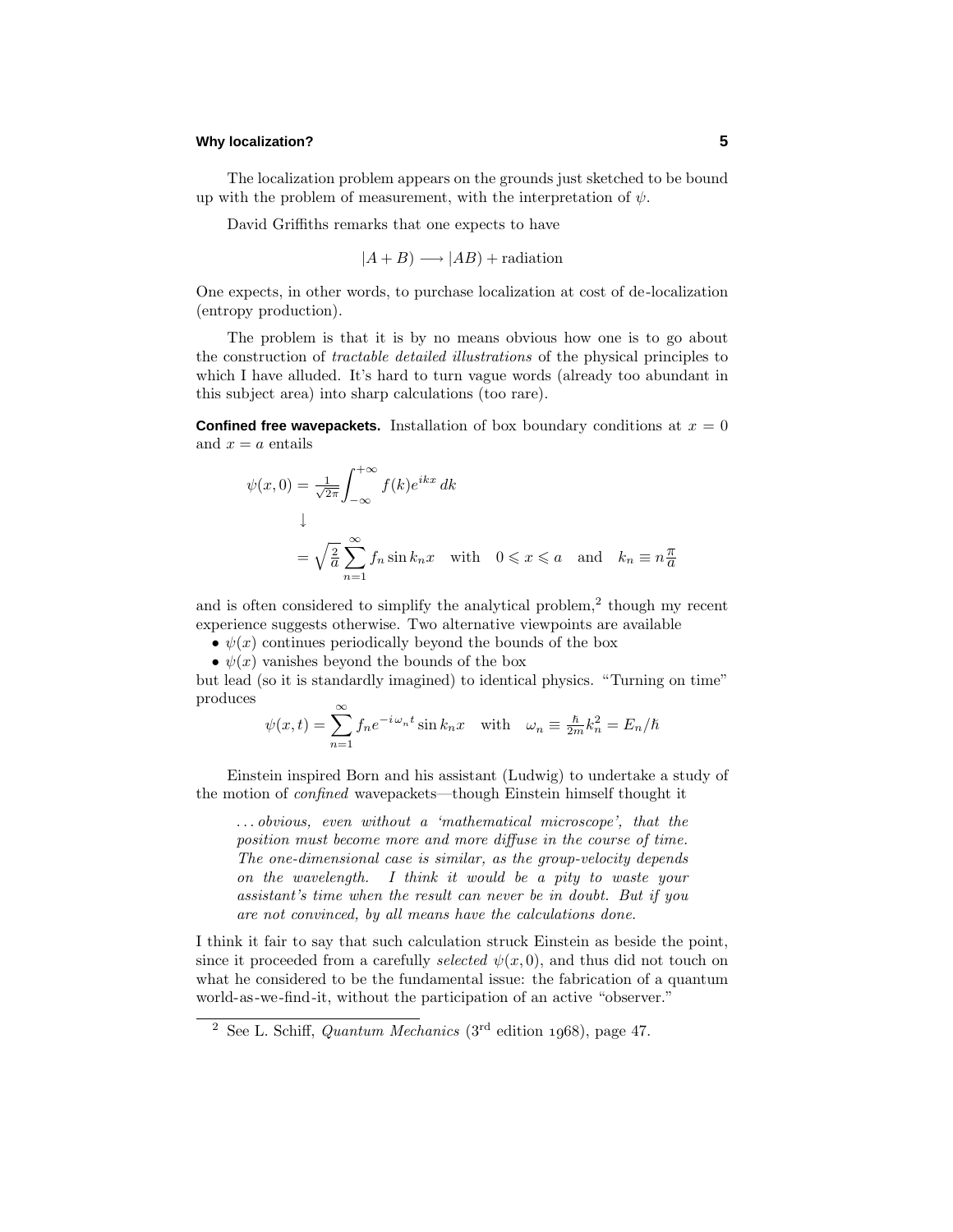## **6 Problems at the quantum/classical interface**

Born reported to Einstein on 23 December 1953 that he found the detailed calculation "not at all easy, and Ireally had to rack my brain." The next April Pauli, who was then a visitor at the Institute for Advanced Study and had been drawn into the debate, remarked to Born that he had "used the example of a mass point between two walls, and of the wavepackets which belong to it, in my lectures in such a way that a transformation formula of the theta-functions comes into play *...* but that is a mere detail." Born states that is was Pauli's casual reference to theta functions that inspired the effort that culminated in the Born/Ludwig paper  $(1958)$ .

It is my present belief that the Pauli/Born/Ludwig analysis, though technically quite interesting, fails to support the conclusions they so plausibly  $draw from it.$  But before I describe the problems which lead me to that view I review the elementary classical physics that lends "plausibility" to their conclusions—physics upon which Einstein/Pauli/Born et al are in agreement.

**Confined free classical ensembles.** Pictures tell the story most simply. In Figure 1 we use the "method of images" to construct an account of the dispersal of an ensemble that departs the neighborhood ∆*x* of *x* with velocities in the neighborhood ∆*v* of *v*. Or alternatively: of what me might at time *t* estimate to be the position of a *single* particle which departs from an imperfectly known position with imperfectly defined velocity. Such a particle (alternatively: each of the members of such an ensemble) experiences periodic speed-preserving reversals of the sign of its velocity.

The figure suggests that the initial uncertainties are described by  $flat<sup>3</sup>$ distribution functions, but no such assumption is essential to the physics. Were one to write

$$
p(x) \equiv \text{initial } x\text{-distribution:} \quad 0 \leq x \leq a
$$

$$
q(v) \equiv \text{initial } v\text{-distribution: } -\infty \leq v \leq +\infty
$$

then it would become natural to ask: What, in consequence of the equations of motion, can be said of  $p(x, t)$ ? of  $q(v, t)$ ? Those are by nature marginal distributions

$$
p(x,t) = \int F(x, v; t) dv
$$

$$
q(v,t) = \int F(x, v; t) dx
$$

so the deeper question is: What, given  $p(x, 0)$  and  $q(v, 0)$ , can be said of the dynamically evolved joint distribution  $F(x, v; t)$ ? of how confinement affects the relation of  $F(x, v; t)$  to  $F(x, v; 0)$ ?

Useful new light is cast on the situation when one looks (Figure 2) to the *phase flow* of such an ensemble. And this—as Figures 3 & 4 demonstrate—is most easily accomplished if one adopts a phase space analog of the method of

<sup>3</sup> By "flat" Ihere mean "constant where non-zero."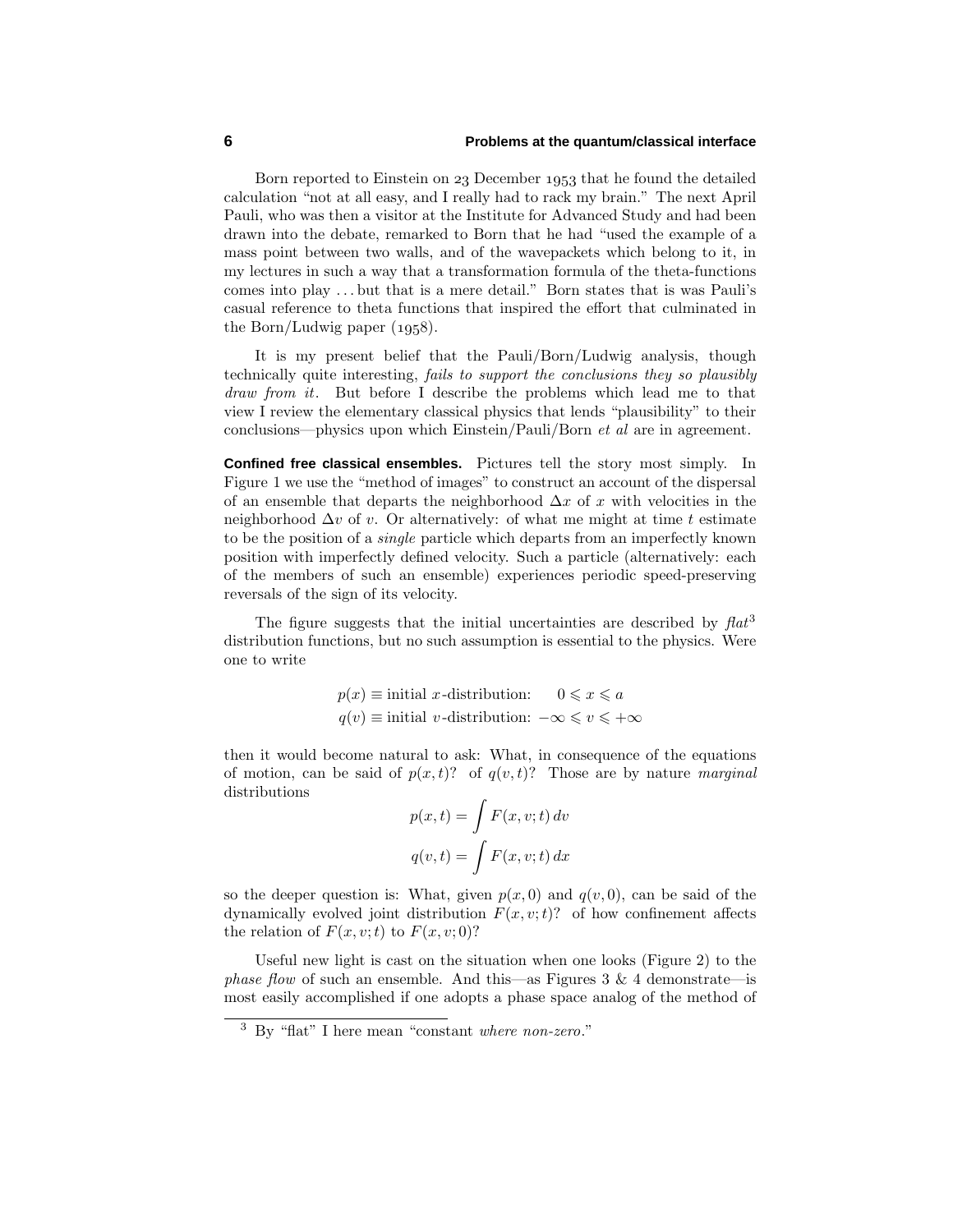

Figure 1: Spacetime diagram of an ensemble that departs from the neighborhood  $\Delta x$  of *x* with velocities in the neighborhood  $\Delta v$  of *v*. In a time of the order

$$
\tau \sim \frac{box \; width}{\Delta v}
$$

the ensemble has diffused enough to span the box.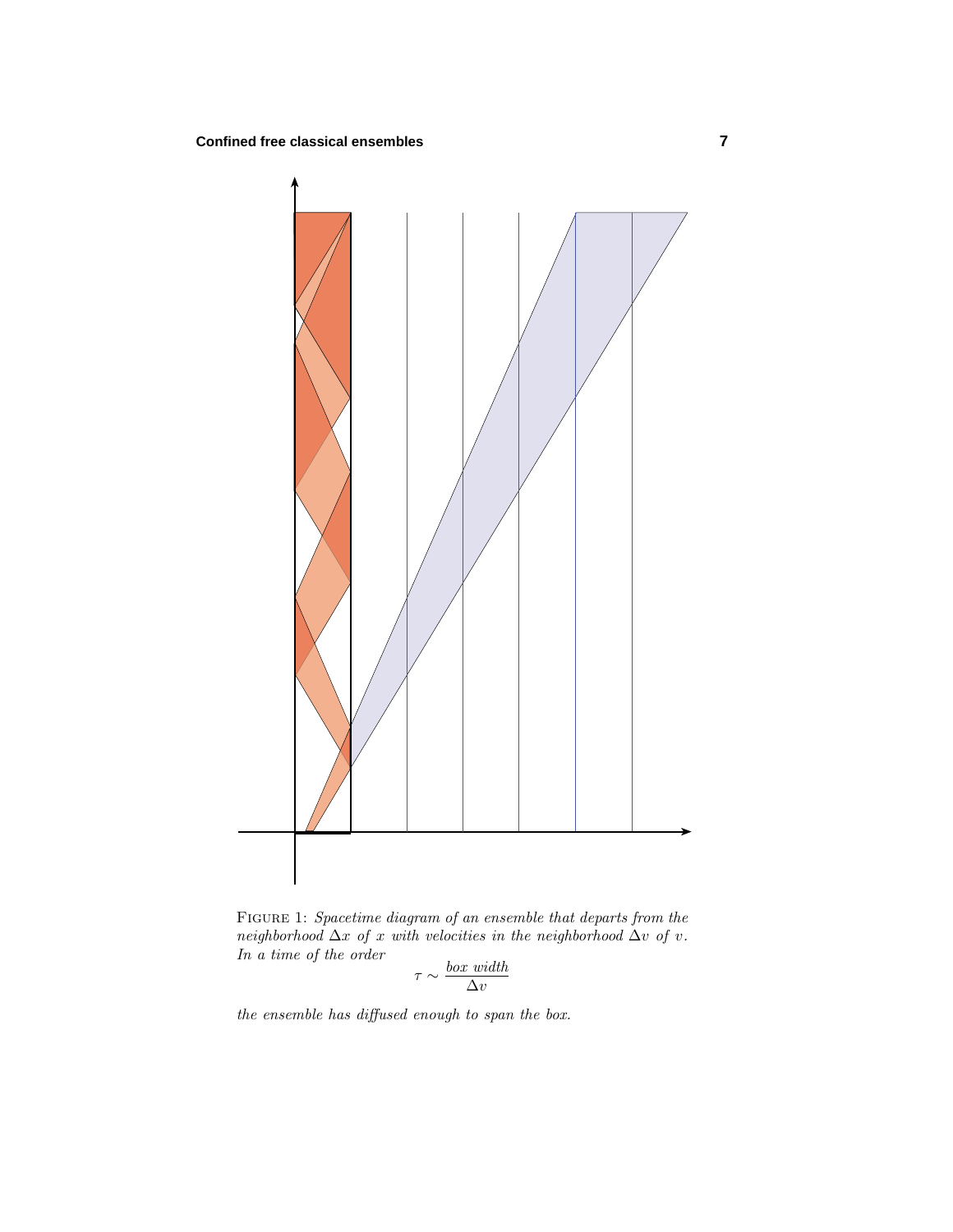

FIGURE 2: We are now in phase space: the *x*-axis runs  $\rightarrow$ , the *p*-axis runs  $\uparrow$ . The initial distribution (upper left) has after a short time become distorted (upper right). A bit later (lower left) the faster elements have already hit the right wall and reversed the direction of their motion (sign of *p*), while the slower elements have yet to make first impact. Ultimately the distribution becomes striated; the striations become thinner and more closely spaced as their slope decreases.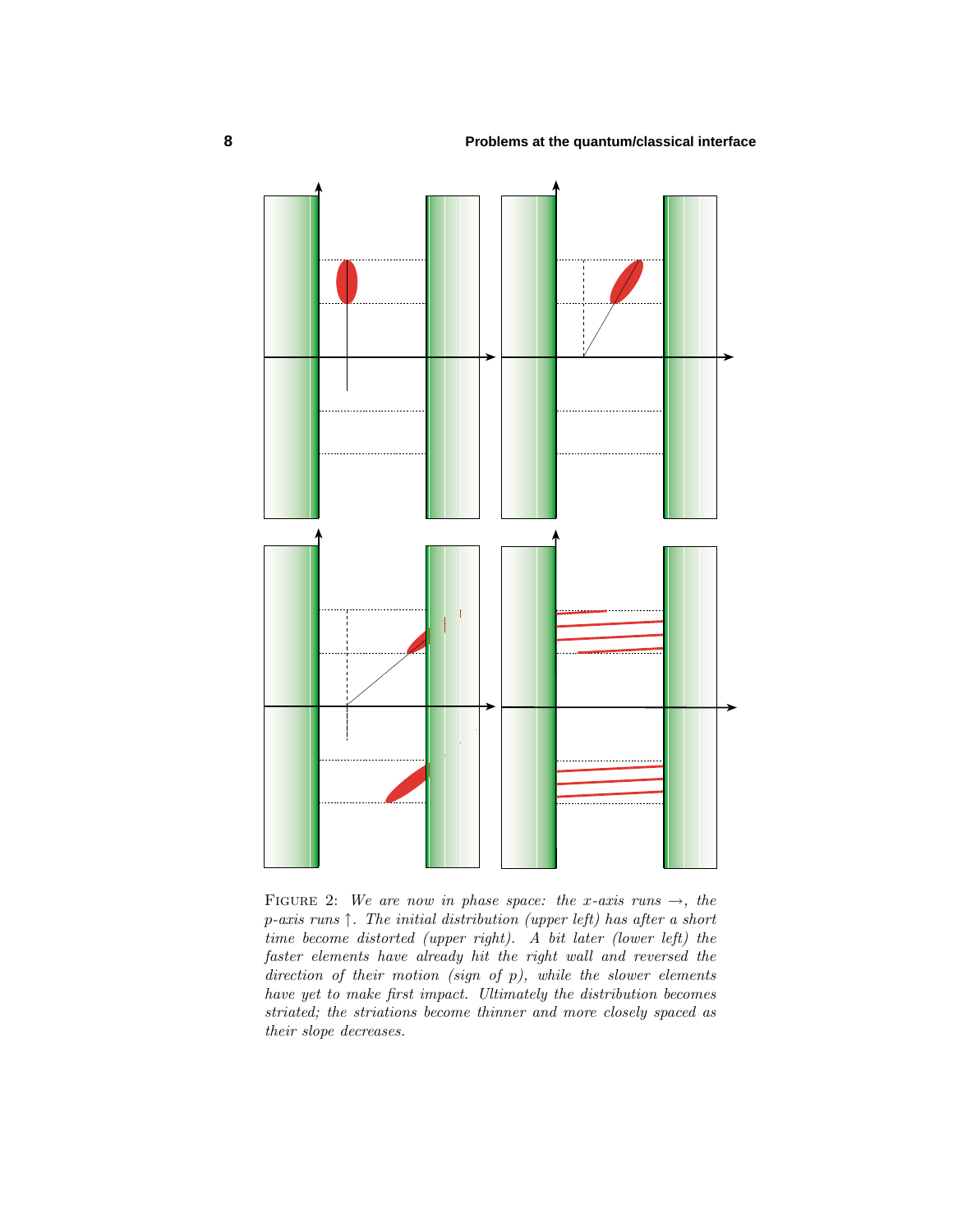

FIGURE 3: The physics shown in Figure 3 is easier to conceptualize when the physical phase space is reflectively replicated. Here the red areas have  $p > 0$ , the green areas have  $p < 0$  and the color gradient indicates the direction of increasing  $x$ . A heavy black line bounds the primary cell.

images. Figure 2 and (more clearly) Figure 4 show how it comes about that unless the initial distribution was monoenergetic—for  $t \gg \tau$  the momentum distribution becomes "striated," and that the striations become progressively finer as *t* increases.

One exects (in the company, I think, of Einstein/Pauli/Born  $et \, al$ ) to have

initial energy distribution −−−−−→ *<sup>t</sup>*→∞ unchanged initial momentum distribution  $u(p) \xrightarrow[t \to \infty]{} \frac{1}{2} \{u(p) + u(-p)\}$  : even initial position distribution  $p(x) \longrightarrow_{t \to \infty} \frac{1}{\text{box width}}$  : flat

but the situation cannot be quite that simple. For time-reversal must in all cases serve to restore the original distribution. So all the distinguishing detail that was written into the initial distribution must remain somehow intact, even asymptotically, and must serve to distinguish "flat from flat." Iam motivated by this remark to inquire more carefully into the details of the mechanism by which  $P(x, p; t) \equiv F(x, p/m; t)$  is assembled from the data written into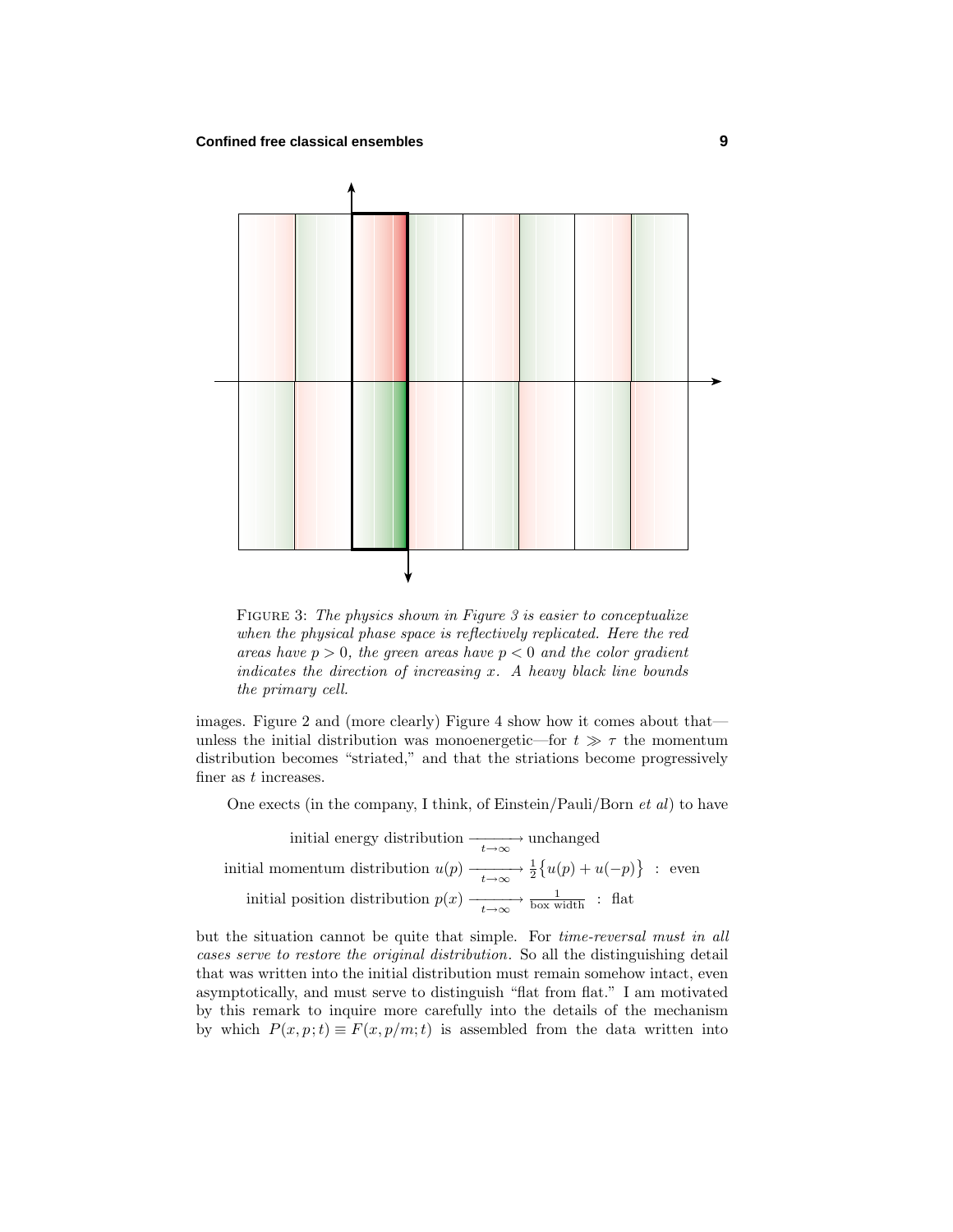

FIGURE 4: Above, a more convenient variant of the preceding figure. The lower half of that figure has been abandoned, and the primary cell enlarged in compensation.Below is a representation of the dynamical flow experienced by an initially rectangular distribution. The black dots  $\bullet$  all refer to the same spacepoint x. As t increases the slope of the evolved parallelogram decreases, and the number of momenta represented at *x* increases without limit *...*which was the main lesson of Figure 2.

 $P(x, p; 0) \equiv P(x, p)$ . This is largely a matter of careful bookkeeping, and the variable of most immediate interest is again not *p* but its kinematic counterpart  $v \equiv p/m$ . Particles arrive at the spacetime point  $\{x, t\}$  (*x* interior to the box) with a variety of velocities (momenta), and from *v* one can infer

- the point *y* from which the particle was launched at time  $t = 0$
- the specific sequence—something like **RLRLR**—of its wall encounters.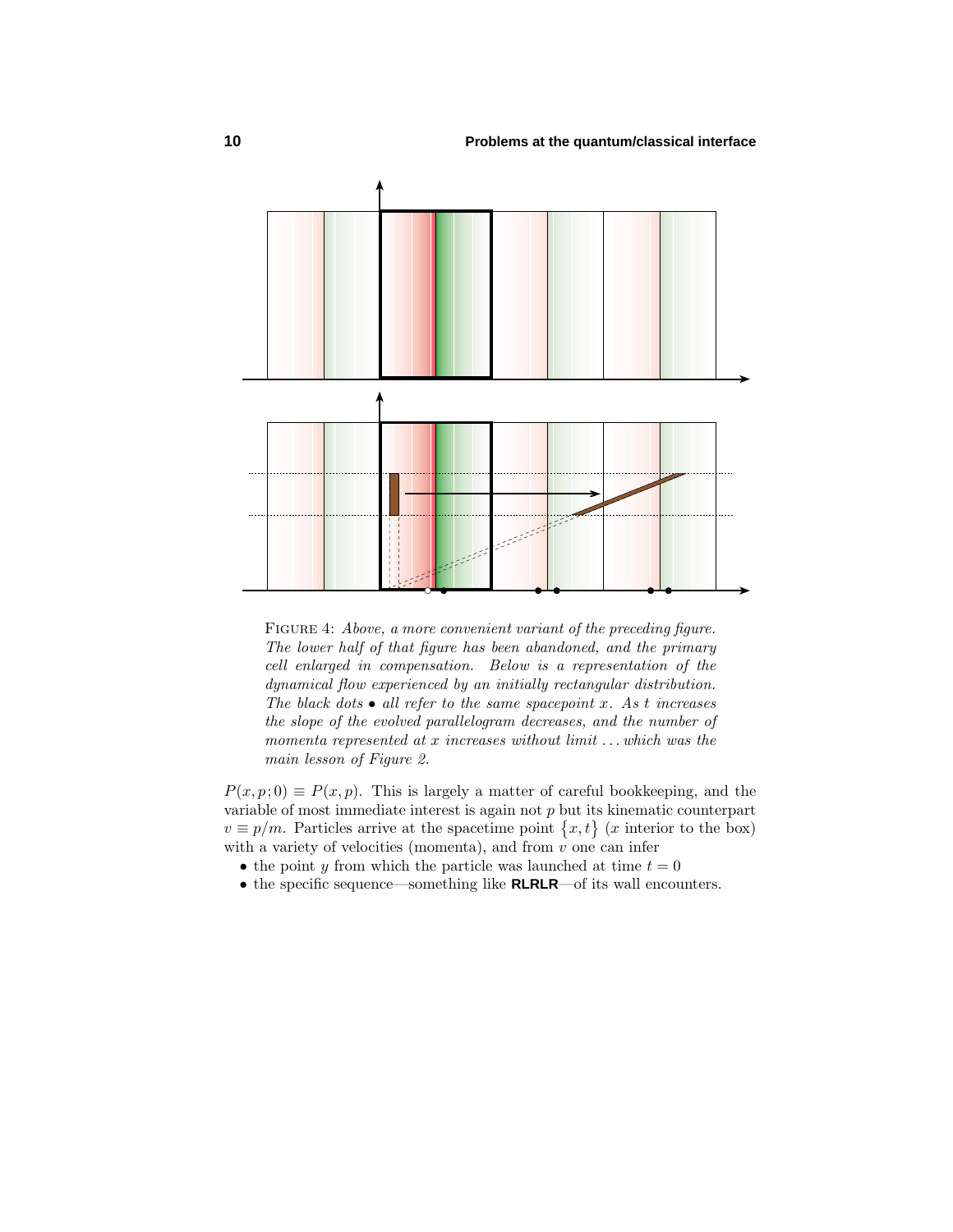

FIGURE 5: Hall of mirrors:  $\circ$  marks the spacetime point  $\{x, t\}$  and • marks (reflective images of) the launch point  $\{y, 0\}$ . The red/blue lines separate the

- direct path  $\{y,0\} \rightarrow \{x,t\}$  from
- paths of type **<sup>R</sup>** (one shown in red) from
- paths of type **LR** (one shown in blue) from
- paths of type **RLR** (one shown in red) from *...*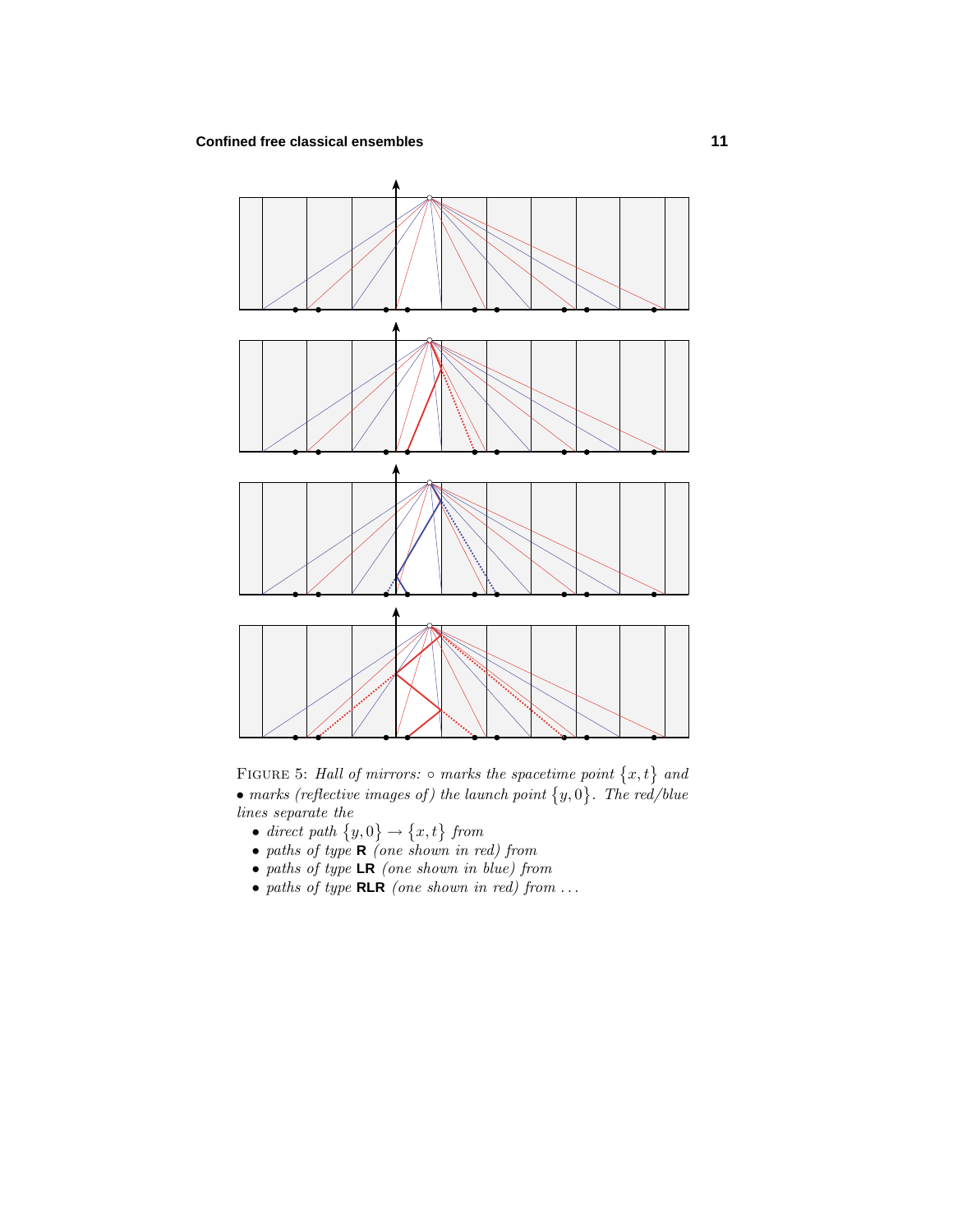. . .

Working from Figure 5, we find that

direct paths arrive with velocities  $v = (x - y)/t$ paths of type **R** arrive with velocites  $v = [x - (2a - y)]/t$ paths of type **LR** arrive with velocites  $v = [x - (2a + y)]/t$ paths of type **RLR** arrive with velocites  $v = [x - (4a - y)]/t$ paths of type **LRLR** arrive with velocites  $v = [x - (4a + y)]/t$ 

while

paths of type **L** arrive with velocites  $v = (x + y)/t$ paths of type **RL** arrive with velocites  $v = [x + (2a - y)]/t$ paths of type **LRL** arrive with velocites  $v = [x + (2a + y)]/t$ paths of type **RLRL** arrive with velocites  $v = [x + (4a - y)]/t$ paths of type **LRLRL** arrive with velocites  $v = [x + (4a + y)]/t$ . . .

where it is understood that in all cases  $0 < y < a$ . It now follows that

$$
p(x,t) = \int_0^a P(y, m^{\frac{x-y}{t}}, 0) \frac{m}{t} dy + \sum_{n=1}^{\infty} \int_0^a P(y, m^{\frac{x-(2na-y)}{t}}, 0) \frac{m}{t} dy
$$
  
+ 
$$
\sum_{n=1}^{\infty} \int_0^a P(y, m^{\frac{x-(2na+y)}{t}}, 0) \frac{m}{t} dy
$$
  
+ 
$$
\int_0^a P(y, m^{\frac{x+y}{t}}, 0) \frac{m}{t} dy + \sum_{n=1}^{\infty} \int_0^a P(y, m^{\frac{x+(2na-y)}{t}}, 0) \frac{m}{t} dy
$$
  
+ 
$$
\sum_{n=1}^{\infty} \int_0^a P(y, m^{\frac{x+(2na+y)}{t}}, 0) \frac{m}{t} dy
$$
  
= 
$$
\sum_{n=-\infty}^{\infty} \int_0^a P(y, m^{\frac{x+y+2na}{t}}, 0) \frac{m}{t} dy
$$
  
+ 
$$
\sum_{n=-\infty}^{\infty} \int_0^a P(y, m^{\frac{x-y+2na}{t}}, 0) \frac{m}{t} dy
$$
  
(2)

Notice the spatial periodicity

$$
p(x,t) = p(x + 2a, t)
$$

that springs spontaneously into being even if we assume  $P(x, p; 0)$  to vanish outside the box and to be aperiodic on its interior.